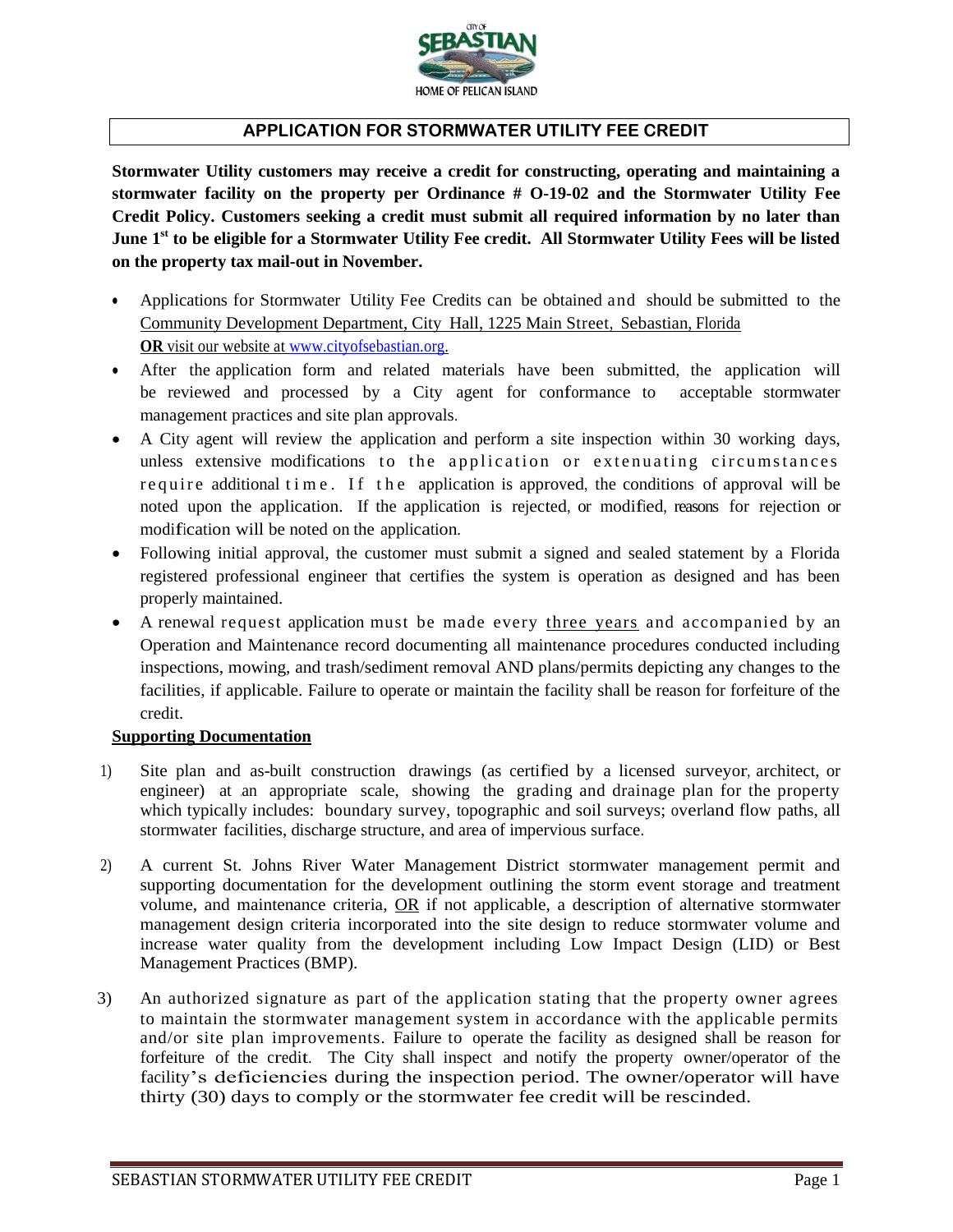

## **APPLICATION FOR STORMWATER UTILITY FEE CREDIT**

|    |                                               | $\Box$ New Application                | $\Box$ Renewal Application                              |
|----|-----------------------------------------------|---------------------------------------|---------------------------------------------------------|
| 1. | <b>Site Information:</b>                      |                                       |                                                         |
|    | <b>Site Address:</b>                          |                                       |                                                         |
|    | <b>Site Known as:</b>                         |                                       |                                                         |
|    | Parcel ID#:                                   |                                       |                                                         |
|    |                                               |                                       |                                                         |
|    | 2. Applicant Information:                     | <b>Authorized Agent/Owner's Name:</b> | *[If site plan includes multiple parcels, include all.] |
|    | <b>Contact Name:</b><br><b>Contact Phone:</b> |                                       |                                                         |
|    | <b>Contact Email or Fax:</b>                  |                                       |                                                         |
|    | <b>Mailing Address:</b>                       |                                       |                                                         |
|    |                                               |                                       |                                                         |
|    |                                               |                                       |                                                         |

**By acceptance of the credit granted herein, the undersigned agrees to be bound by the general policies of the Sebastian Stormwater Utility and any special conditions of approval as noted by the City of Sebastian.** 

**Certification: As owner or authorized agent, I hereby certify that the stormwater facilities of this property have not been altered in any way from the original facility as permitted by St. John's River Water Management District or other authorized entity.** 

**Certification: As owner or authorized agent, I hereby certify that the maintenance records documenting all maintenance to the stormwater facilities for this property are true and correct.**